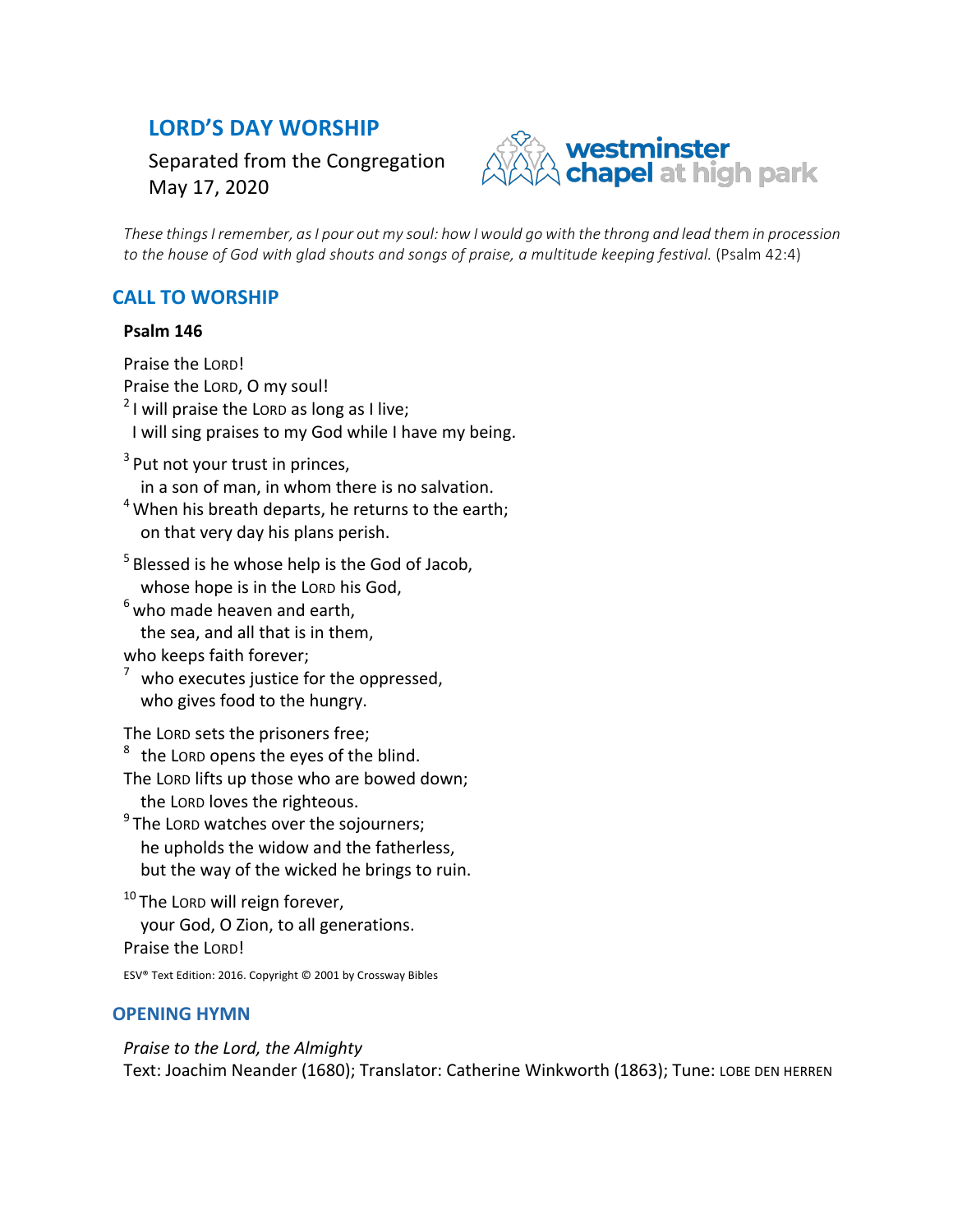- 1. Praise to the Lord, the Almighty, the King of creation! O my soul, praise him, for he is your health and salvation! Come, all who hear; now to his temple draw near, join me in glad adoration.
- 2. Praise to the Lord, above all things so wondrously reigning; sheltering you under his wings, and so gently sustaining! Have you not seen all that is needful has been sent by his gracious ordaining?
- 3. Praise to the Lord, who will prosper your work and defend you; surely his goodness and mercy shall daily attend you. Ponder anew what the Almighty can do, if with his love he befriends you.
- 4. Praise to the Lord! O let all that is in me adore him! All that has life and breath, come now with praises before him. Let the Amen sound from his people again; gladly forever adore him.

## **CONFESSION OF SIN**

Almighty God, our heavenly Father, we have sinned against you and against our fellow men, in thought and word and deed, through negligence, through weakness, through our own deliberate fault. We are truly sorry, and repent of all our sins. For the sake of your Son Jesus Christ, who died for us, forgive us all that is past, and grant that we may serve you in newness of life, to the glory of your name. Amen.

## **CONFESSION OF FAITH**

We believe in one God, the Father, the Almighty, maker of heaven and earth, of all things visible and invisible.

We believe in one Lord, Jesus Christ, the only-begotten Son of God, eternally begotten from the Father, Light from Light, true God from true God, begotten, not made, of the same substance as the Father. Through him all things were made. For us men and for our salvation he came down from heaven; he was incarnate by the Holy Spirit and the Virgin Mary, and became man. He was crucified for us under Pontius Pilate; he suffered, died, and was buried. On the third day he rose again according to the Scriptures; he ascended into heaven and is seated at the right hand of the Father. He will come again in glory to judge the living and the dead, and his kingdom will have no end.

We believe in the Holy Spirit, the Lord, the Giver of Life, who proceeds from the Father [and the Son]. With the Father and the Son he is worshipped and glorified. He has spoken through the Prophets. We believe in one holy catholic and apostolic Church. We acknowledge one baptism for the forgiveness of sins. And we look for the resurrection of the dead and the life of the world to come. Amen.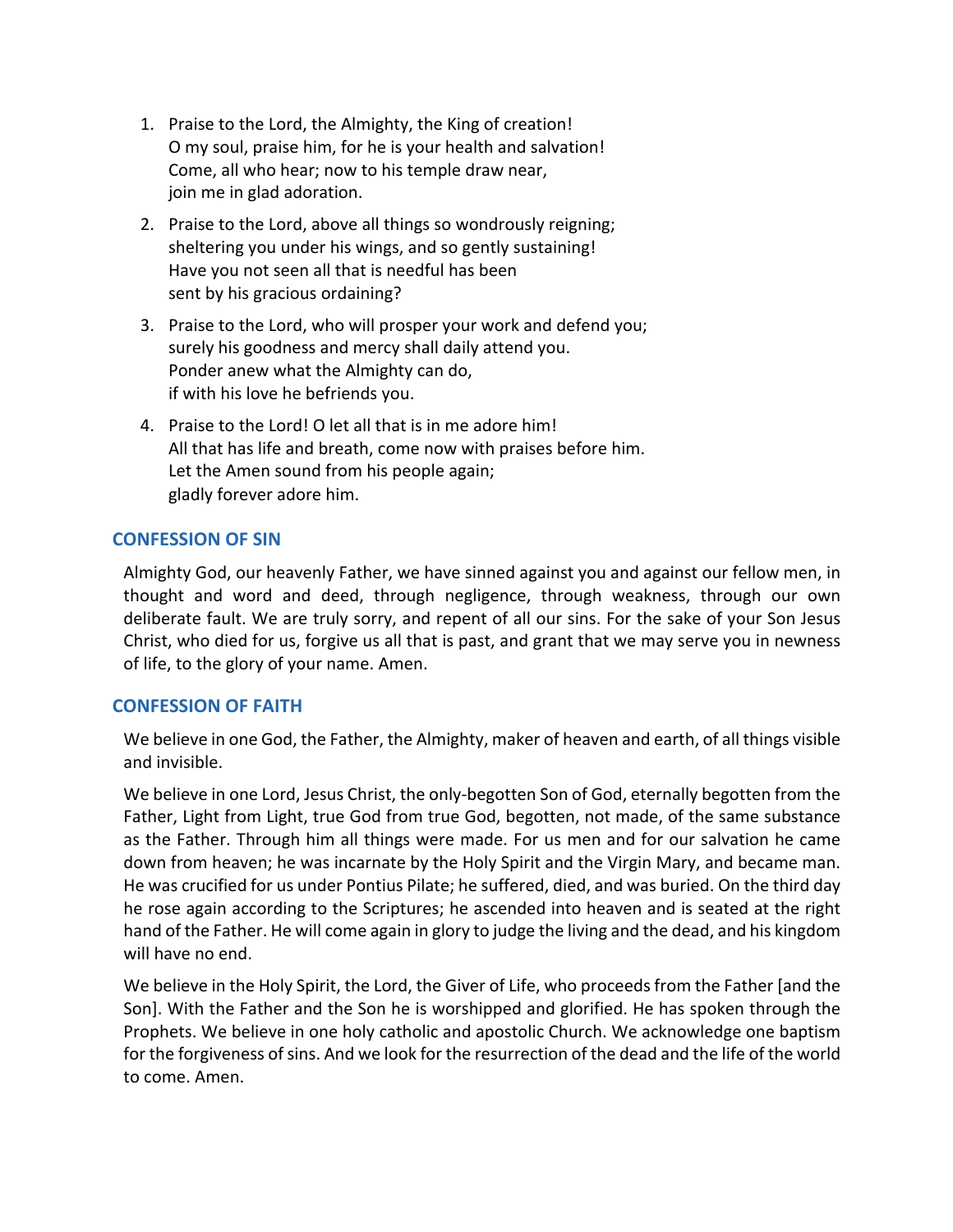## **PASS THE PEACE**

#### **SONGS & HYMNS**

*Breathe on Me Breath of God* Text: Edwin Hatch (1878); Tune: TRENTHAM

- 1. Breathe on me, Breath of God, fill me with life anew, that I may love the way you love, and do what you would do.
- 2. Breathe on me, Breath of God, until my heart is pure, until my will is one with yours, to do and to endure.
- 3. Breathe on me, Breath of God, so shall I never die, but live with you the perfect life for all eternity.

#### *Be Still, My Soul*

Text: Kathrina Von Schlegel; Translator: Jane Borthwick (1855); Tune: FINLANDIA

- 1. Be still, my soul: the Lord is on your side; bear patiently the cross of grief or pain; leave to your God to order and provide; in ev'ry change he faithful will remain. Be still, my soul: your best, your heav'nly Friend through thorny ways leads to a joyful end.
- 2. Be still, my soul: your God will undertake to guide the future as he has the past. Your hope, your confidence let nothing shake; all now mysterious shall be bright at last. Be still, my soul: the waves and winds still know his voice who ruled them while he dwelt below.
- 3. Be still, my soul: when dearest friends depart, and all is darkened in the vale of tears, then shall you better know his love, his heart, who comes to soothe your sorrow and your fears. Be still, my soul: your Jesus can repay from his own fullness all he takes away.
- 4. Be still, my soul: the hour is hast'ning on when we shall be forever with the Lord, when disappointment, grief, and fear are gone,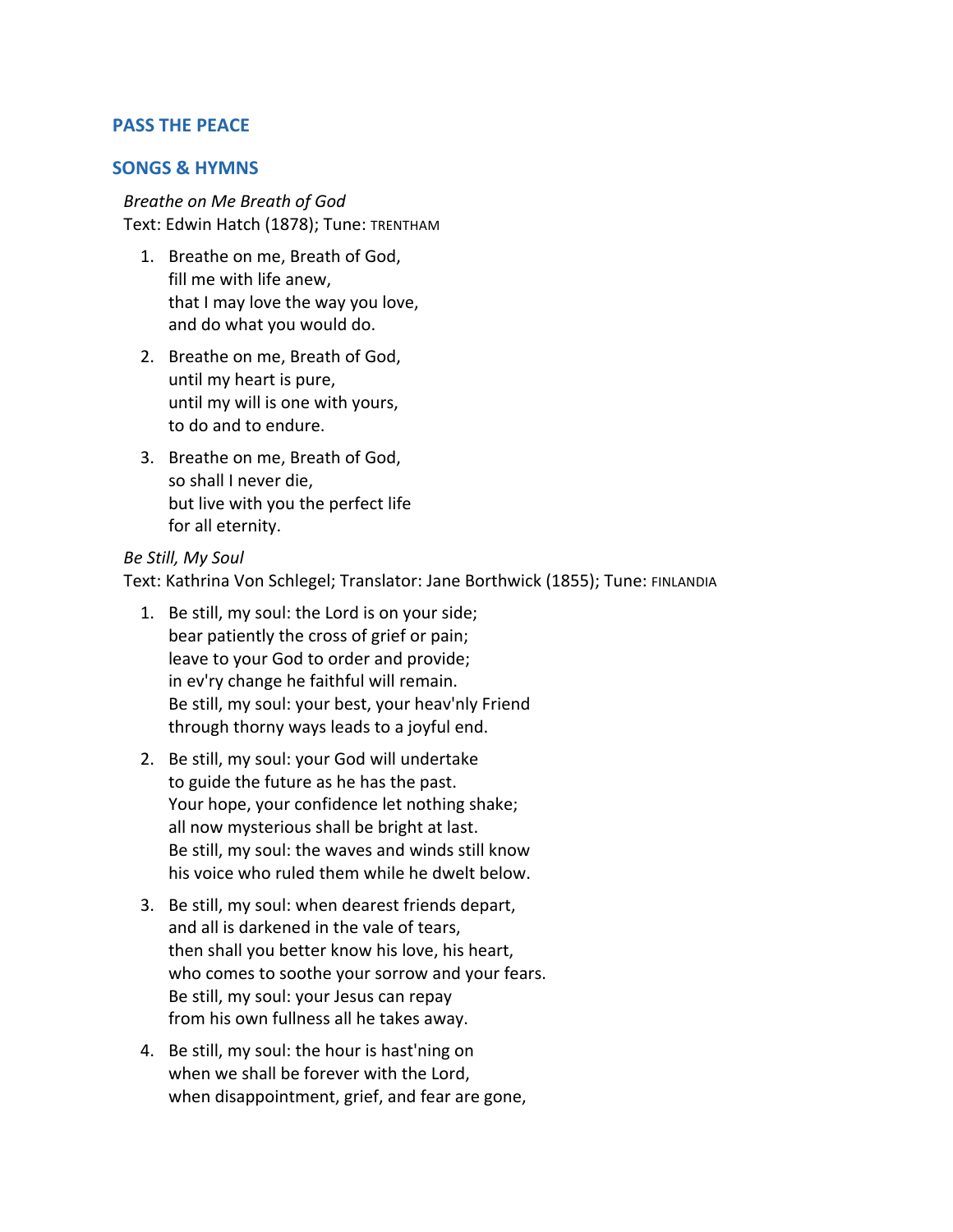sorrow forgot, love's purest joys restored. Be still, my soul: when change and tears are past, all safe and blessed we shall meet at last.

## **OFFERING**

"Here we have no lasting city, but we seek the city that is to come.  $^{15}$  Through him then let us continually offer up a sacrifice of praise to God, that is, the fruit of lips that acknowledge his name.  $^{16}$  Do not neglect to do good and to share what you have, for such sacrifices are pleasing to God." (Hebrews 13:14-16)

*Offerings can be given electronically by sending an e-transfer to admin@westminsterchapel.ca* (with a memo, "tithes & offerings" or "benevolence") or through Canada Helps (https://www.canadahelps.org/en/dn/15609). Cheques can be mailed to Westminster Chapel, *9 Hewitt Ave, Toronto ON M6R 1Y4.* 

#### *Doxology*

Text: Thomas Ken (1674); Tune: OLD HUNDREDTH

Praise God, from whom all blessings flow; Praise Him, all creatures here below; Praise Him above, ye heav'nly host; Praise Father, Son, and Holy Ghost. Amen.

## **PRAYER**

#### **Lamentations 3:19-26**

Remember my affliction and my wanderings,

the wormwood and the gall!

- $20$  My soul continually remembers it and is bowed down within me.
- $21$  But this I call to mind, and therefore I have hope:
- $22$  The steadfast love of the LORD never ceases; his mercies never come to an end:
- $23$  they are new every morning; great is your faithfulness.
- $24$  "The LORD is my portion," says my soul, "therefore I will hope in him."
- $25$  The LORD is good to those who wait for him, to the soul who seeks him.
- $26$  It is good that one should wait quietly for the salvation of the LORD.

ESV® Text Edition: 2016. Copyright © 2001 by Crossway Bibles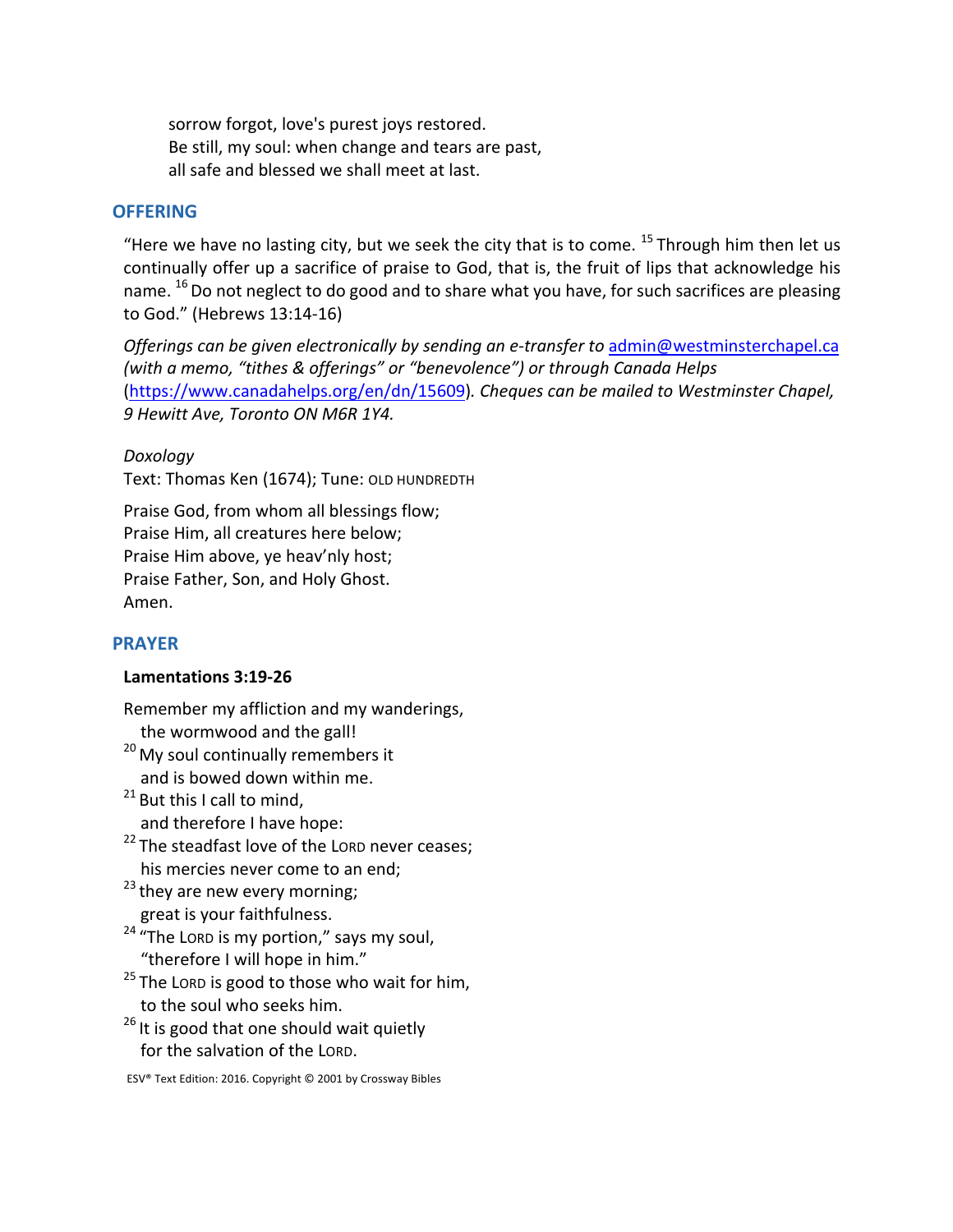## **SCRIPTURE READING**

#### **Psalm 131**

A SONG OF ASCENTS. OF DAVID.

O LORD, my heart is not lifted up; my eyes are not raised too high; I do not occupy myself with things too great and too marvelous for me.

<sup>2</sup> But I have calmed and quieted my soul, like a weaned child with its mother; like a weaned child is my soul within me.

<sup>3</sup>O Israel, hope in the LORD from this time forth and forevermore.

ESV® Text Edition: 2016. Copyright © 2001 by Crossway Bibles

## **SERMON**

"Like a Weaned Child"

Pastor David

## **CLOSING HYMN**

*Be Thou My Vision* Text: Irish (8<sup>th</sup> C.); Trans. Mary E. Byrne (19050, Vers. Eleanor H. Hull (1912); Tune: SLANE

- 1. Be thou my vision, O Lord of my heart; naught be all else to me, save that thou art  $$ thou my best thought by day or by night, waking or sleeping, thy presence my light.
- 2. Be thou my wisdom, and thou my true word; I ever with thee and thou with me, Lord; thou my great Father, I thy true son; thou in me dwelling, and I with thee one.
- 3. Be thou my battle shield, sword for my fight; be thou my dignity, thou my delight, thou my soul's shelter, thou my high tow'r: raise thou me heav'n-ward, O Pow'r of my pow'r.
- 4. Riches I heed not, nor man's empty praise, thou mine inheritance, now and always: thou and thou only, first in my heart, High King of heaven, my treasure thou art.
- 5. High King of heaven, my victory won, may I reach heaven's joys, O bright heav'n's Sun!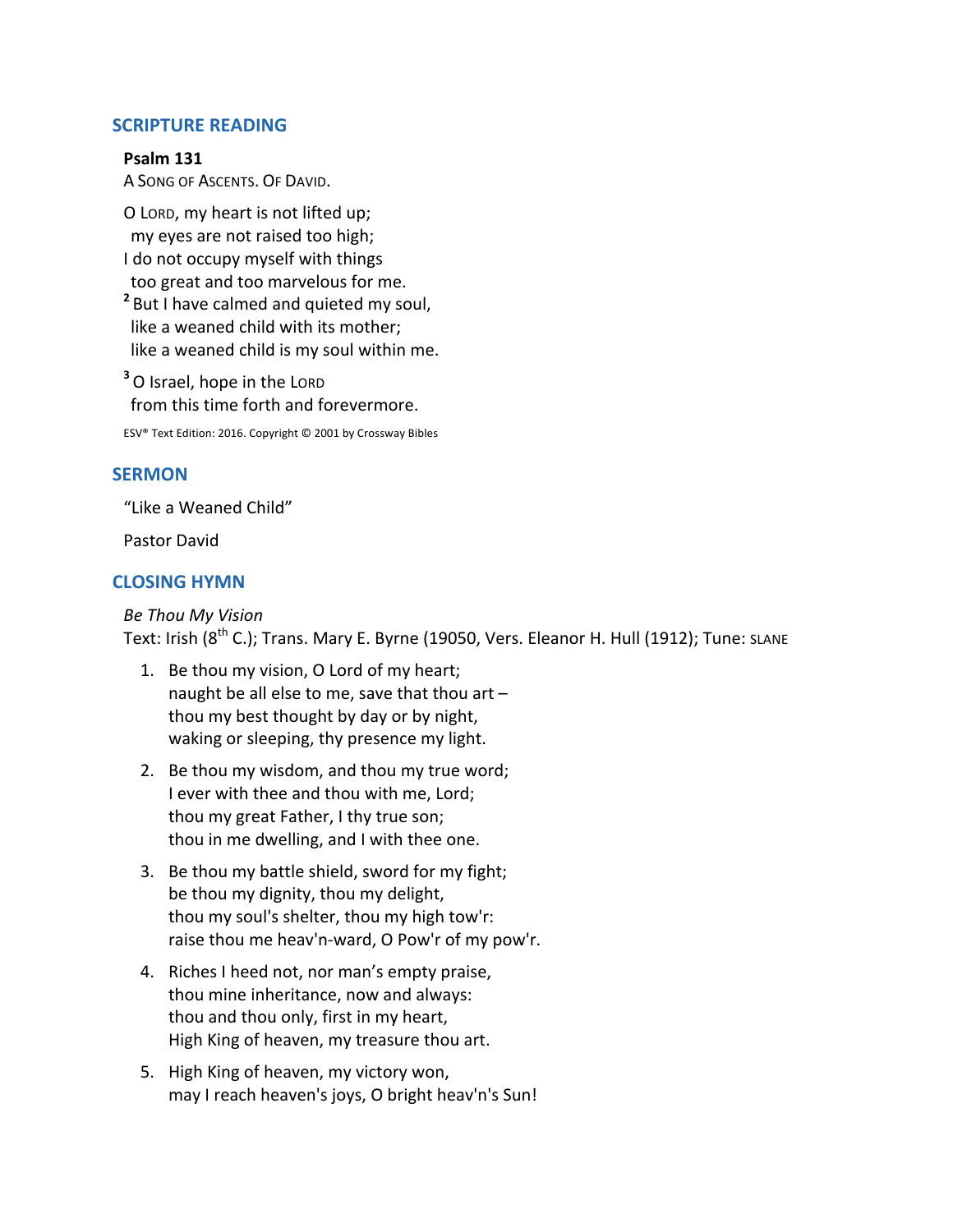Heart of my own heart, whatever befall, still be my vision, O Ruler of all.

## **BENEDICTION**

"The LORD bless you and keep you; the LORD make his face to shine upon you and be gracious to you; the LORD lift up his countenance upon you and give you peace." (Numbers 6:24-26)

## **PERSONAL & FAMILY WORSHIP THIS WEEK**

- o Read Nehemiah 12-Esther 5; Luke 8-14
- $\circ$  Sing "Be Thou My Vision"
- $\circ$  Recite and memorize Question 46, 47, and 49 of the Heidelberg Catechism:

*Q46. What do you mean by saying, "He ascended to heaven"?*

A. That Christ, while his disciples watched, was taken up from the earth into heaven and remains there on our behalf until he comes again to judge the living and the dead.

*Q47. But isn't Christ with us until the end of the world as he promised us?* 

A. Christ is true human and true God. In his human nature Christ is not now on earth; but in his divinity, majesty, grace, and Spirit he is never absent from us.

#### *Q49. How does Christ's ascension to heaven benefit us?*

A. First, he is our advocate in heaven in the presence of his Father. Second, we have our own flesh in heaven as a sure pledge that Christ our head will also take us, his members, up to himself. Third, he sends his Spirit to us on earth as a corresponding pledge. By the Spirit's power we seek not earthly things but the things above, where Christ is, sitting at God's right hand..

o Pray Lamentations 3:19-26

#### **ANNOUNCEMENTS**

#### **Bible Studies**

Wednesday Evening Bible Study: The Wednesday Evening Bible Study meets at 7:00 p.m. via Zoom. We're studying the prophecy of Isaiah. For more info, contact Pastor David: david.robinson@westminsterchapel.ca.

Ladies Bible Study: The Ladies Bible Study meets at 7:30 p.m. via Zoom. We are studying 1, 2, and 3 John following a study by Jen Wilkin called *Abide with Me*. There are audio sessions and a workbook of homework. The audio sessions can be found on Podbay: https://podbay.fm/podcast/503752876. If you would like to participate in the Zoom meeting each week, please contact Brittany Reid: dbreid@live.com.

Spanish Bible Study: Estaremos empezando un studio bíblico sobre los fundamentos de la fe Cristiana. Para agregarse a la reunion Zoom los Domingos, por favor contactar a Julian Castaño: julicastano@hotmail.es.

#### **Church Life & Ministry**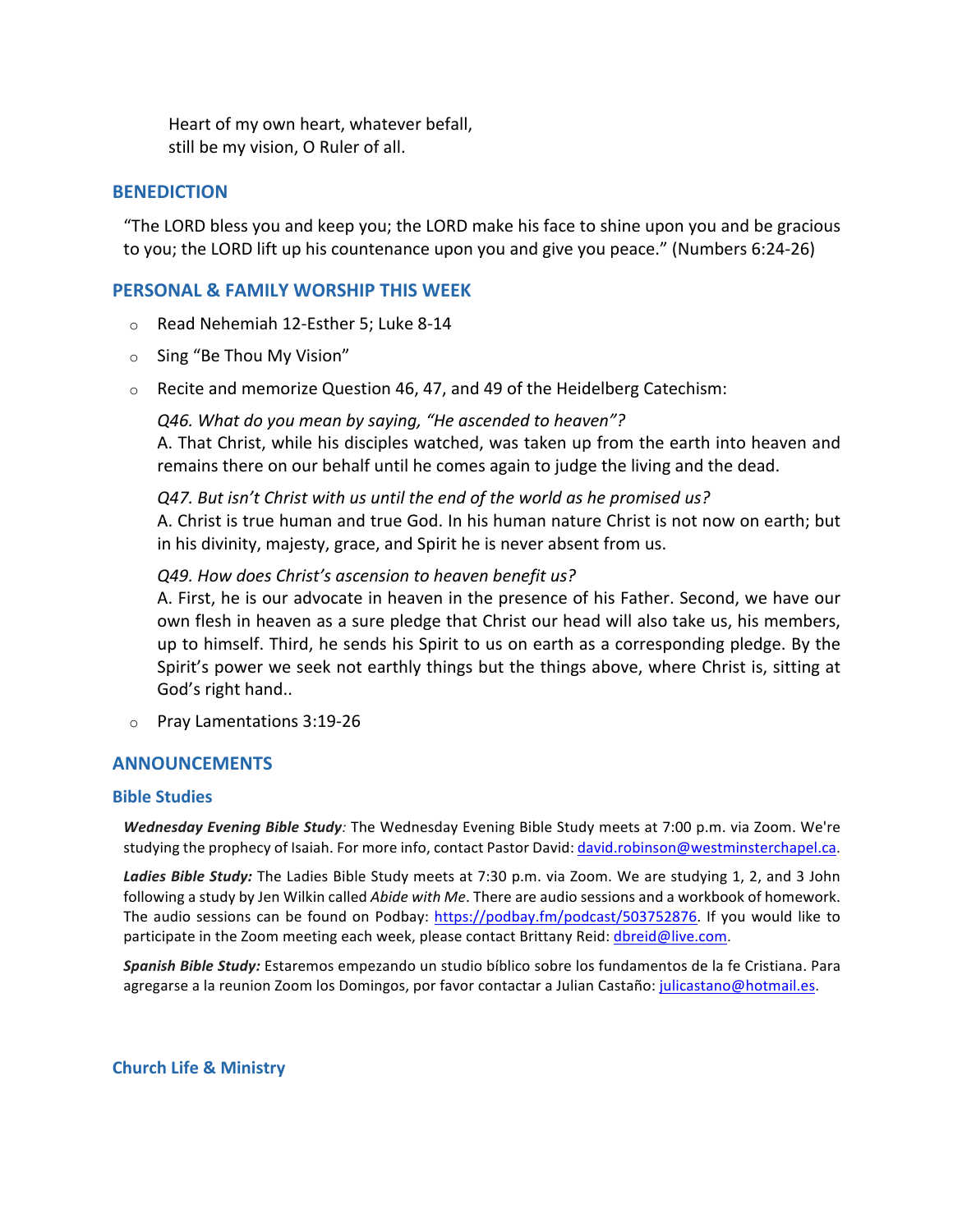*Westminster Morning Prayer:* Join us morning prayer via Zoom at 8:00 AM (Monday to Saturday). Our morning prayer will be 15 minutes and will be led by one of our elders. You can find the Zoom link in previous church e-newsletters or email the church office: office@westminsterchapel.ca.

**Evangelism Ask-Me-Anything (AMA):** Do you want to share the gospel with friends and family but don't know how to get the conversation started? Is there a question that a non-Christian friend asked you that has you stumped? This upcoming Tuesday, May 19, 2020 at 7:00 P.M. George Simopoulos will be hosting a Zoom ask-me-anything, where you can ask anything related to evangelism, the gospel, or the defence of the Christian faith. If you're curious and just want to listen, you're welcome as well! **Zoom:** https://us02web.zoom.us/j/81684675640?pwd=cFRvRUxZY3BlYUdtODlqRDBSNDk3QT09

**Gathering for Communion in Groups of Five:** We believe it is vital that we gather for worship and celebrate Communion, even if it's limited to gatherings of five (which is permitted by the Ontario Emergency Order and Protection Act) and observes physical distancing guidelines. If you are willing and able to come to the church on Sundays for a Communion Service with an elder and three other people, please email Stefanie in the church office: office@westminsterchapel.ca. She will reply with a time to come (e.g., 2:30 pm).

**Counselling Minsitry:** Pastor Trevor has now transitioned to part time; however, he continues to serve in his counselling ministry. This has been a difficult time for many of us and counselling is available via video conference. To make an appointment contact Trevor: trevor.bertenshaw@westminsterchapel.ca.

*WCCA Spring Banquet:* As many of you are aware, Friday, April 24<sup>th</sup> was the intended date for the 6th Annual WCCA Spring Banquet. This is an annual event where we gather and enjoy wonderful food together, while being inspired as we see and hear how the school is growing and developing. Although we have not been able to gather, would you consider donating instead? Any amount you can give would be greatly appreciated. As always, all donations made will be eligible for a donation receipt. You can make a donation by visiting www.canadahelps.org or call the WCCA Office at 416-466-8819 x306, or send a cheque made out to "Westminster Classical Christian Academy" with Spring Banquet in the memo line to:

> Westminster Classical Christian Academy 9 Hewitt Avenue, Toronto, ON M6R 1Y4

*Prayer Calendar:* We want to encourage the congregation to pray without ceasing (1 Thess 5:17) during these uncertain times. To that end, we've set up a prayer calendar and invite you to sign up to pray at particular times. Our hope is that at any given time, someone from the church is praying. You will be able to view the calendar and see the names of your brothers and sisters who have committed to pray on different days and times. All you need to do is sign for a prayer slot and we will add your name and time to the prayer calendar. The sign-up form and calendar can be found here: (https://www.westminsterchapel.ca/covid-19-prayer). If you have any questions, or need assistance, please email the church office: office@westminsterchapel.ca.

**Community Servant Team:** I am sure that many of you are doing well, notwithstanding a little cabin fever. As we look forward into the next few weeks and months, however, we know that may change. We want to be wise and proactive with the time and start thinking through ways we can help one another spiritually and practically in the event that things continue as they are. That is why we are encouraging healthy and able of Westminster Chapel to sign up to be part of the community servant team. We are going to need members of the church who will be able to provide help to others in and around their neighborhood. Prayerfully consider being part of the team! Sign up! https://www.westminsterchapel.ca/ministries/community-outreach.

**Community Care:** There are people all around us who don't have friends or family to help them during this time. This presents all of us with the responsibility and opportunity to offer help and love to those around us. We want to encourage you to interact with neighbours and reach out with help wherever you can. This is also a great opportunity to share the gospel, as this crisis presents us with a way to explain the reason for the hope that is in us (1 Peter 3:15). To that end, we have created two fliers, (one for the Roncesvalles community and one for the non-Roncesvalles community) and we would like you to hand them out to neighbours. The